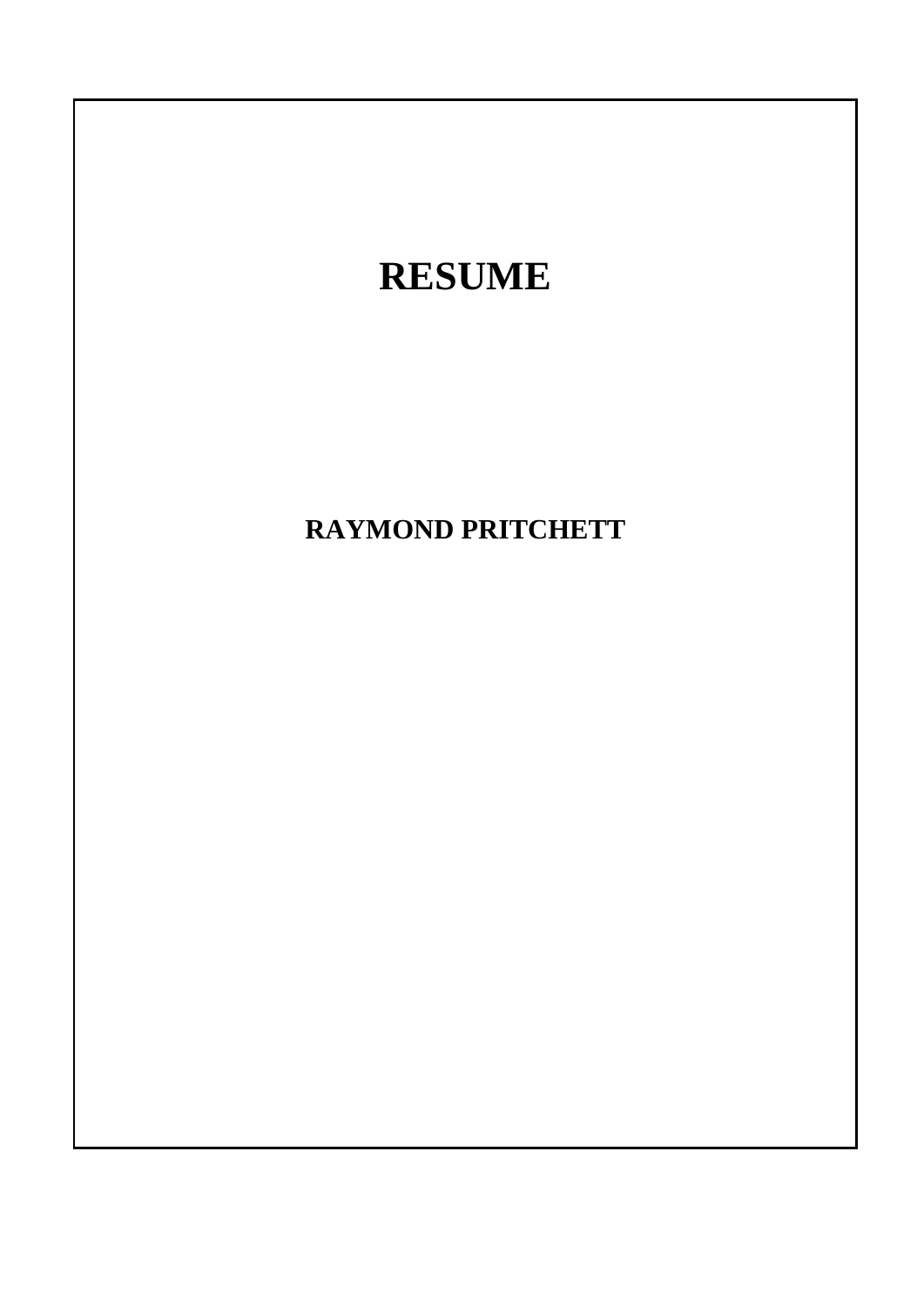**\_\_\_\_\_** 

## *\_\_\_\_\_\_\_\_\_\_\_\_\_\_\_\_\_\_\_\_\_\_\_\_\_\_\_\_\_\_\_\_\_\_\_\_\_\_\_\_\_\_\_\_\_\_\_\_\_\_\_\_\_\_\_\_\_\_\_\_\_\_\_\_\_\_\_\_\_*  **RESUME**

## **PERSONAL DETAILS**

| <b>Full name:</b> | <b>Raymond Pritchett</b>                     |  |  |
|-------------------|----------------------------------------------|--|--|
| <b>Address:</b>   | 751 Nepean Highway<br>East Brighton Vic 3187 |  |  |
| <b>Mobile:</b>    | Mobile: 0421 970 420                         |  |  |
| Email:            | raypritchett@hotmail.com                     |  |  |

## **\_\_\_\_\_ QUALIFICATIONS & LICENCES**

- ◆ Licenced A Grade Electrician
- Licenced Registered Electrical Contractor
- Victorian White Card
- Victorian Heavy Vehicle Truck Licence
- Heavy combination Truck Licence (Articulated)
- EWP Licence vertical, scissor, boom and trailer lifts
- ◆ HRW Licence Boom over 11 metres
- Telescopic handler (non slewing crane under 3 tonnes)
- Forklift Licence

\_\_\_\_\_\_\_\_\_\_\_\_\_\_\_\_\_\_\_\_\_\_\_\_\_\_\_\_\_\_\_\_\_\_\_\_\_\_\_\_\_\_\_\_\_\_\_\_\_\_\_\_\_\_\_\_\_\_\_\_\_\_\_\_\_\_\_\_\_